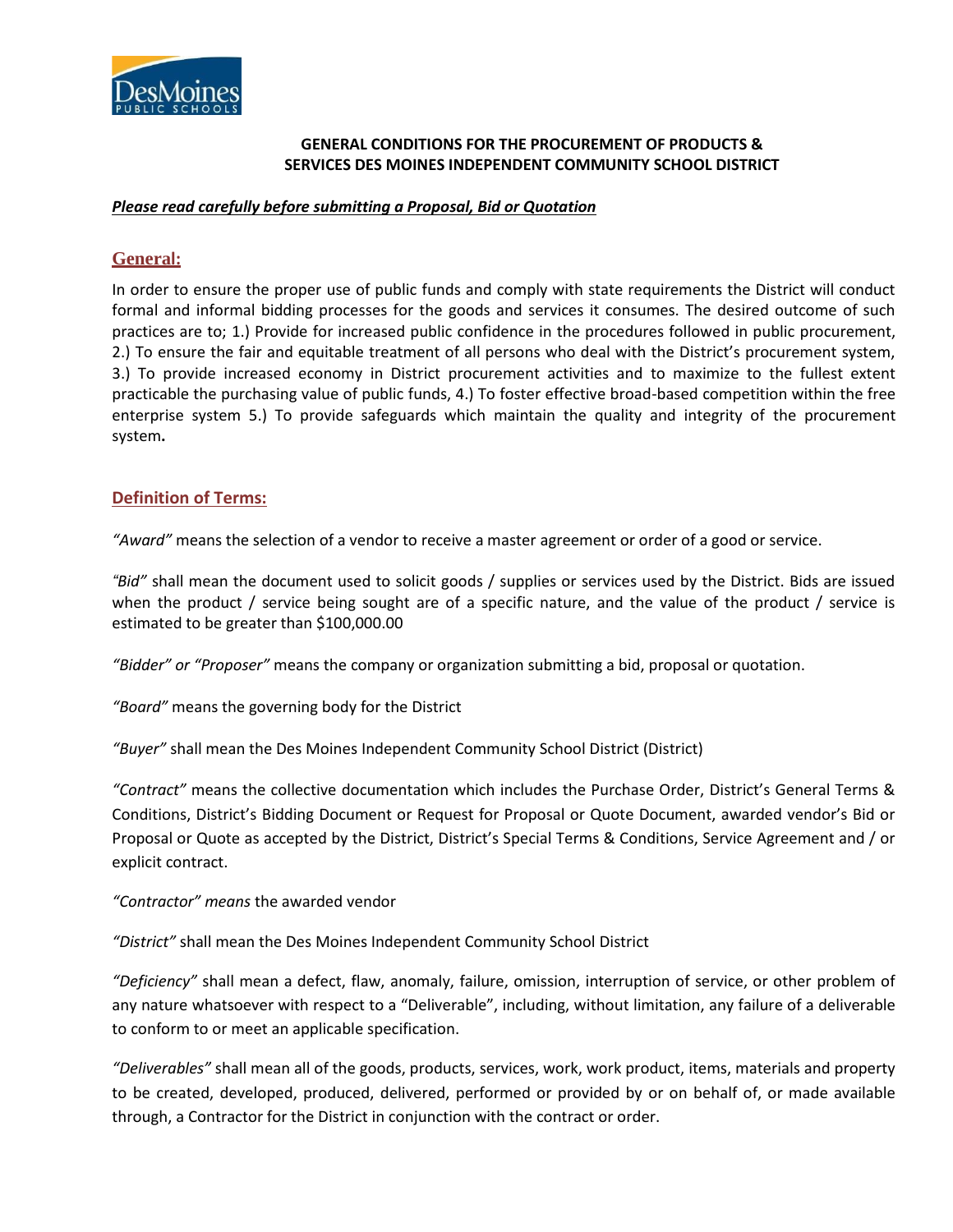*"Documentation"* shall mean any and all technical information, commentary, explanation, design documents, database layout, independent laboratory test results, training materials, guides, manuals, worksheets, notes, work papers, and all other information, documentation and materials related to the *"Deliverables"* or specified product.

*"Emergency"* includes, but is not limited to, a condition:

- That threatens public health, welfare or safety; or
- In which there is a need to protect the health, welfare or safety of persons occupying or visiting a public improvement or property located adjacent to the public improvement;or
- In which the department or agency must act to preserve critical services or programs; or
- In which the need is a result of events or circumstances not reasonably foreseeable.

*"Emergency procurement"* means an acquisition or other procurement resulting from an emergency need.

*"Formal competition"* means a competitive selection process that employs a bidding document, request for proposals or other means of competitive selection authorized by applicable law and results in procurement of a good or service.

*"Good"* or *"goods"* means products or personal property other than money that is tangible or movable at the time of purchase, including specially manufactured goods. A contract for goods is a contract in which the predominant factor, thrust, and purpose of the contract as reasonably stated is for the acquisition of goods. When there is a contract for both goods and services and the predominant factor, thrust, and purpose of the contract as reasonably stated is for the acquisition of goods, a contract for goods exists.

*"Informal competition"* means a streamlined competitive selection process in which the department or Procurement specialist makes an effort to contact at least three prospective vendors qualified to perform the work described in the request.

*"Lowest responsible bidder"* means the responsible bidder that is fully compliant with the requirements and terms of the competitive selection document and that submits the lowest price(s) or cost(s).

*"Order"* means a direct purchase or a purchase from an existing contract.

*"Quote"* shall mean the document used to solicit or goods / supplies or services used by the District. Quotes are issued when the product / service being sought are of a specific nature, and the value of the product / service is estimated to be less than \$100,000.00

*"Quote Document"* shall mean any Quote Document issued by the District to solicit the "Deliverables" or goods/supplies or services.

*"Responsible bidder"* means a vendor that has the capability in all respects to meet the specifications and otherwise perform the contract requirements. In determining whether a vendor is a responsible bidder, the Procurement specialist may consider various factors including, but not limited to, the vendor's competence and qualification for the type of services required, the vendor's integrity and reliability, the past performance of the vendor relative to the quality of the good or service, the past experience in relation to the good or service, the relative quality of the good or service, the proposed terms of delivery, and the best interest of the District.

*"RFP"* shall mean a request issued by the District to solicit goods / supplies or services. RFP's are issued when the product / service being sought are complex or where a solution is required and the value of the product / service is estimated to be greater than \$100,000.00 and where the evaluation of the proposal shall be criteria based.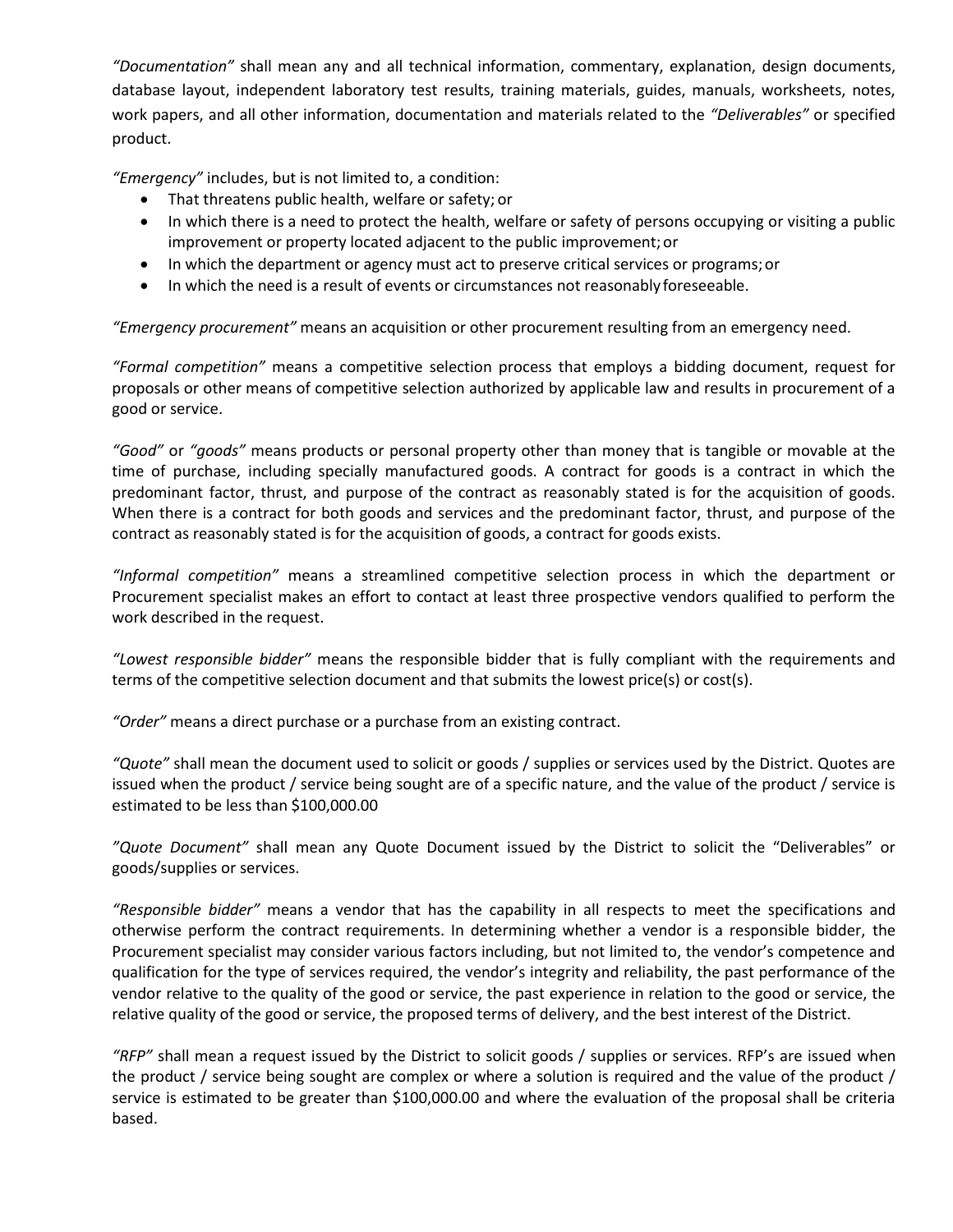*"RFQ"* shall mean a request issued by the District to solicit goods / supplies or services. RFQ's are issued when the product / service being sought are complex or where a solution is required and the value of the product / service is estimated to be greater than \$100,000.00, and where the evaluation of the proposal shall be criteria based.

*"Seller"* shall mean the party with whom the order is placed as shown on the purchase order.

*"Service"* or *"services"* means work performed for the District by a service provider. A contract for services is a procurement where the predominant factor, thrust, and purpose of the contract as reasonably stated is for services. When there is a mixed contract for goods and services, if the predominant factor, thrust, and purpose of the contract as reasonably stated is for service, with goods incidentally involved, a contract for services exists.

*"Sole source procurement"* means a procurement of a good or service in which the District selects a vendor without engaging in a competitive selection process, because they are the only provider of the good / supply or service.

*"Special Terms"* shall mean those terms and conditions issued by the District specific to the procurement*.* In the event of a conflict between the "*Special Terms"* and the "*General Terms" the* "*Special Terms"* shall prevail.

*"Specifications"* shall mean a detailed description of work to be done or materials to be used in a project or an instruction that says exactly how to do or make something, any and all requirements, technical standards, performance standards, representation and other criteria related to the *"Deliverables"* or *"Goods"* required by the RFP, Bidding Document, or Quote Document.

*"Targeted small business (TSB)"* means a targeted small business as defined and certified in accordance with Iowa law.

*"Vendor"* means a person, firm, corporation, partnership, business or other commercial entity that provides services or offers goods for sale or lease.

*"Web"* or *"Web site"* refers to an Internet location on the World Wide Web that provides information, communications, and the means to conduct business electronically.

## **Policy:**

**RFPs / RFQ:** The District will issue RFPs and RFQs when the good or service is of a complex nature requiring thorough evaluation by those within the District which are familiar or have a technical expertise. Price is considered but may not be a significant factor in the selection of the Contractor. RFPs / RFQs will be considered formal competition.

**Bids:** The District will seek Bids for goods and services which are more commonplace and whose estimated expenditure exceeds the District threshold requiring Board approval. Bids need to be sealed and delivered to the District by the date and time specified on the Bidding Document. Bids will also be considered formal competition.

**Quotes:** The District will seek Quotes for goods and services which are more commonplace and whose estimated expenditure are less than the District threshold requiring Board approval. Quotes may be obtained by direct telephone contact with the vendor, fax, email or delivery to the District t by the date and time specified on the quote document. Quotes will be considered informal competition.

**Cooperative Procurement Agreements:** The District reserves the sole right to use cooperative procurement agreements acceptable to the Board for the procurement of all goods / supplies or services rather than issuing RFPs/RFQs, or seeking Bids or Quotes.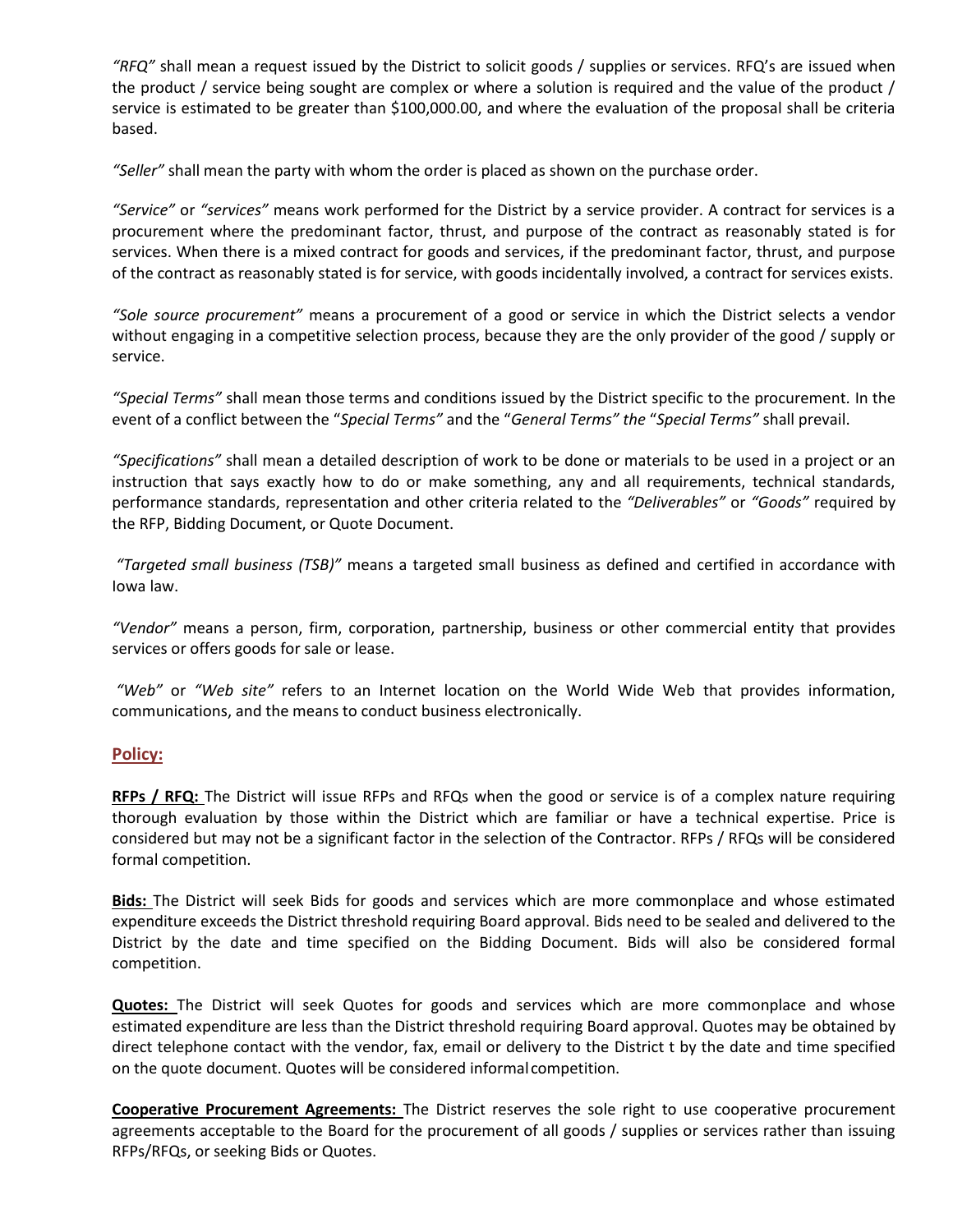#### **Cooperative Procurement Agreements:**

If a request has been issued and the District in its sole right determines the use of cooperative procurement agreement is in its best interest then the District in its sole right may cancel the request and/or reject all proposals/bids/quotes received and enter into a contract with the vendor of the goods / supplies or service awarded by the lead agency of the Cooperative group.

**Emergency Procurement:** In the event of emergency procurement the District will try to maintain the policies and procedures set forth in this document when and where possible, but reserves the right to suspend them in order to establish or maintain the health and safety of its students, staff or administration or to preserve critical services or programs.

**Sole Source:** The District will try to avoid instances where there is only one source for a good / supply or service, but reserves the right to procure from such sources if it is in the best interest of the District.

**Compliance with Law:** Notwithstanding anything herein to the contrary, if applicable law for a purchase requires specific procurement procedures to be followed, then the District shall comply with those procedures.

## **RFP/RFQ & Bids:**

**Invitation to Propose or Bid:** RFPs/RFQs and Bidding Documents will be posted on the District's website detailing the required good or service and will be treated as formal competition. The District will also send electronic or faxed copies of the RFP/RFQ and Bidding Document to those vendors listed on its database. *(See District website for more information on how to become a vendor listed on its database)* Respondents will be asked to submit sealed Proposals and Bids to the required locations as detailed in the request document by the time and date specified on the RFP/RFQ or Bidding Document.

**Time:** The District records the receipt of all Proposals and Bids. The receipt time is set to the E-Procurement's system for due dates and times for procurement solicitations.

**Proposal/Bid Form:** Proposals and Bids shall be made on forms furnished by the District. Each Proposal or Bid must be submitted in a sealed envelope, bearing on the outside the name of the Proposer/Bidder, its address and a description of the goods or services for which the Proposal or Bid is submitted, and must also show the RFP/RFQ or Bidding Document number and the date of opening. If the Proposal/Bid is forwarded by mail the sealed envelope containing the Proposal/Bid must be enclosed in another envelope addressed to the requested Des Moines Independent Community School District location on the solicitation. Proposals or Bids may not be combined on the same Form of Proposal (FoP) or placed in the same envelope. Combining proposals on one Form of Proposal may be grounds forrejection.

## **Specifications-Goods:**

The description or equipment identifications and quality of supplies or equipment or other goods to be furnished is specifically defined as "Goods" in Section 554.2105 of the Code of Iowa. The District reserves the sole right to establish and maintain specifications for the goods and supplies required by the District. The District may change or modify specifications as needs arise or events occur. Where a brand or trade name appears in the specifications, it is understood that the brand or trade name referred to, or its approved equal, shall be furnished. The use of the brand or trade name is to establish a level of quality expected from the Proposers/Bidders. The Proposer/Bidder's submission must include goods and supplies that are of equal or greater quality. If the Proposer/Bidder proposes similar but not identical items, they must furnish full documentation. Full documentation will include but is not limited to: full description of the good or supply including technical data, i.e. manufacture, make, model, dimensions, material, etc., a side by side comparison of the proposed good or supply versus the specified good or supply, and an independent laboratory or agency certifying the proposed good or supply's quality to be equal to or greater than the specified good orsupply.

This documentation will become part of the Proposal or Bid. The District will make the final decision if a proposed alternate good or supply is equal to or greater than the specified item and if it will be accepted as such. The District may require samples to make this determination.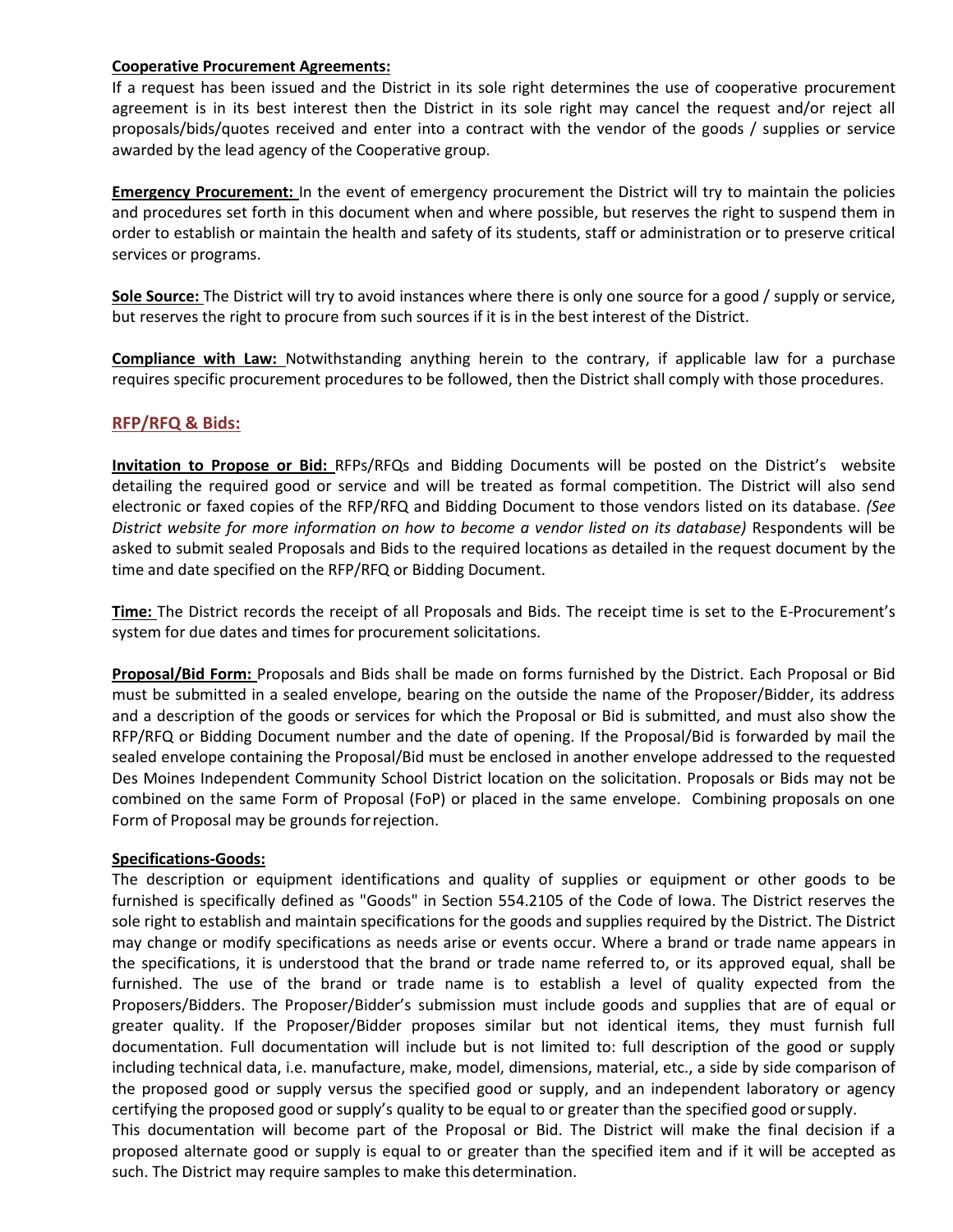#### **Specifications-Goods:**

If samples are requested they shall be furnished without charge and if not destroyed shall, upon request within sixty (60) days after Proposal/Bid opening, be returned at the Proposer/Bidder's expense. If no mention is made of any exception, then it is assumed by the District the Proposer/Bidder is submitting the specified good or supply and not an alternate. All goods / supplies offered to the District must meet the standards established by federal, state, and local laws and regulations, including but not limited to the Iowa Occupational Safety and Health Act of 1972 and the Consumer Product Safety Improvement Act of 2008.

**Specifications-Services:** When procuring services the District will detail the Scope of Work / Statement of Services in the RFP/RFQ or Bidding Document. The Proposal/Bid must address the Proposer/Bidder's complete understanding of desired service and how they intend to deliver those services. Failure to adequately address the required services, as deemed by the District, may be grounds to reject the Proposal/Bid. All services offered to the District must meet the standards established by federal, state, and local laws and regulations.

**Preparation & Submission:** As mentioned above all Proposals/Bids (for goods/supplies or services) must be submitted using District provided forms. The use of quotations, estimates or other means of correspondence will not be accepted. Proposers/Bidders shall make all investigations necessary to thoroughly inform themselves regarding the delivery of goods/ supplies or services, as required by the solicitation. The District will not accept a plea of ignorance by the Proposer/Bidder for any misinterpretation. Proposers/Bidders are encouraged to make inquiries with the District's Procurement Specialist prior to the Proposal/Bid due date. The Proposal/Bid must be typed or legibly printed in ink, on the Proposal / Bid form supplied; use of erasable ink is not permitted. The authorized agent of the Proposer/Bidder must initial all corrections made by the Proposer/Bidder in ink. Proposals/Bids must contain the signature of an authorized agent of the Proposer/Bidder. If the Proposer/Bidder's authorized agent fails to sign the Proposal/Bid, it shall be considered a non-responsive offer and shall not be considered. Proposals/Bids should be as thorough and detailed as possible so that the District may properly evaluate the Proposer/Bidder's capabilities to provide the required goods/supplies or services. Where applicable, unit prices shall be provided by the Proposer/Bidder on its proposal and shall be legible and in permanent ink. Where there is a discrepancy between the unit price and the extension of prices, the unit price shall prevail. When class or aggregate proposals/bids are called for, the Proposer/Bidder must propose/bid on each item in the class. Prices submitted must be inclusive, that is they must include all crating, handling, etc. All goods / supplies are to be shipped FOB Destination, where the Proposer/Bidder is responsible for all freight charges and product until it arrives at the designated location. No additional costs will be accepted by the District post award. The District is exempt from sales tax and no such amount for sales tax shall be included in the Proposal/Bid. If Proposers/Bidders include in their price any state, or federal tax which may be refunded, they shall furnish proof as required by law which will enable the District to obtain any refund or credit to which it is entitled. If a good/ supply or service is to be sold free of federal tax or any other sales tax, the Proposer/Bidder shall not include such tax in its price and shall furnish all proof required by law to assure that such tax will not be imposed upon the District. The accuracy of the Proposal/Bid is the sole responsibility of the Proposer/Bidder. The Proposer/Bidder is responsible for the extension and computation of the total pricing. The District will not be held responsible to make any/all corrections to a submitted Proposal/Bid. The Proposer/Bidder will not be allowed to make changes to its Proposal/Bid after the date and time of the Proposal/Bid opening due to error. Unless otherwise stated on the FoP, quantities as supplied by the District are intended to be an estimate of intended usage and are not guaranteed. The District will not be held responsible for the procurement of any good / supply or service when the actual procurement quantity varies from the estimated usage. When the quantity is specifically stated as "firm" then the goods / supplies or service must be delivered in full and not changed without prior District approval. Any unauthorized quantity is subject to the District's approval and may be rejected and returned at the Proposer/Bidder's expense. Any exception to the RFP/RFQ or Bidding Document must be clearly and conspicuously marked on the FoP. Likewise any confidential information must be marked as well. The laws of Iowa require that Proposals/Bids be placed in the public domain at the conclusion of the Proposal/Bid opening and be open for inspection by interested parties. The District will treat all information submitted by a Proposer/Bidder as public information, unless marked as confidential. Only trade secrets or proprietary information that are recognized as such and are protected by law or other information deemed confidential under the law, may be marked as confidential.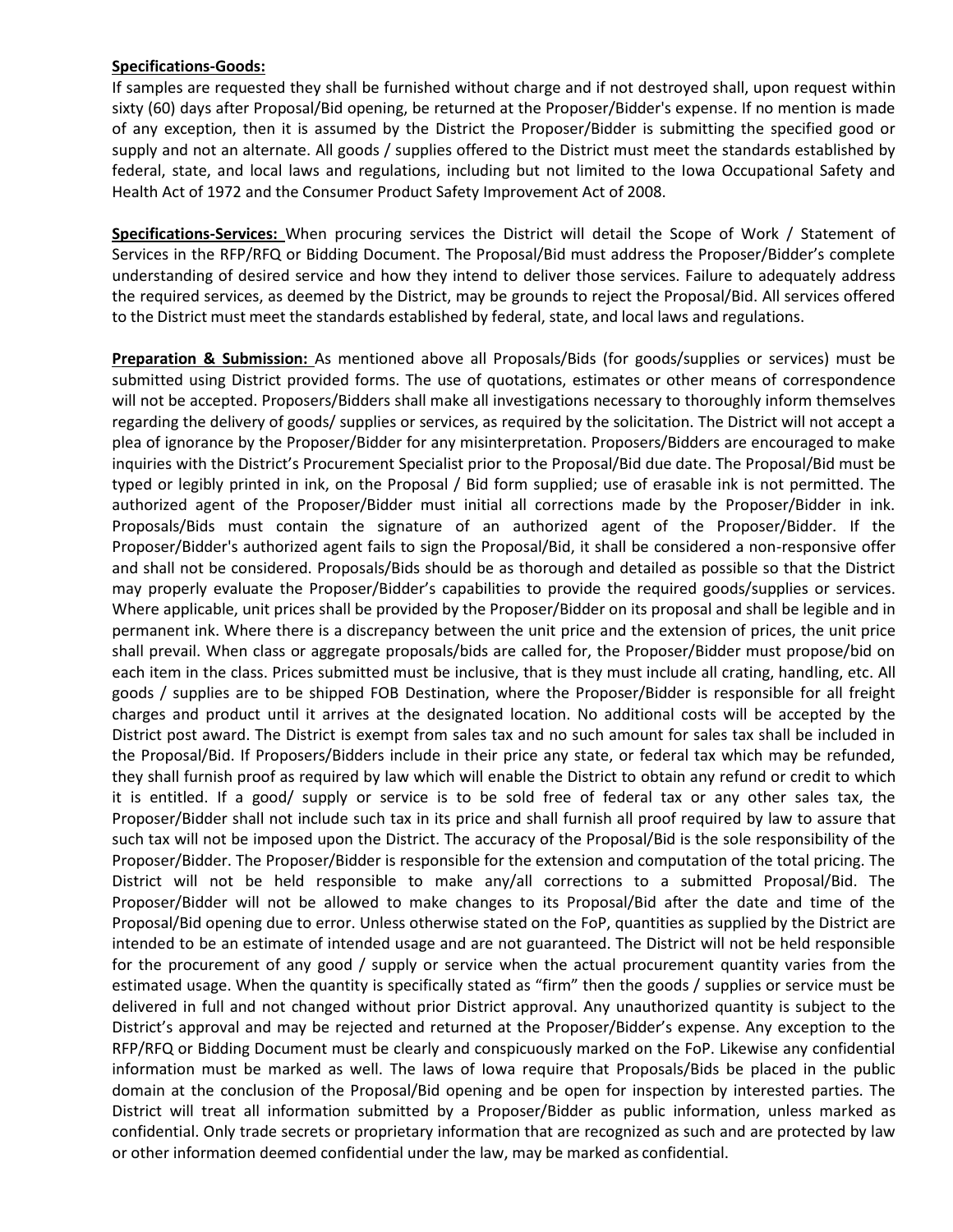## **Preparation & Submission:**

The District's release of information is governed by Iowa Code chapter 22. Proposers/Bidders are encouraged to familiarize themselves with chapter 22 before submitting a Proposal/Bid. Proposers/Bidders are advised that the District does not wish to receive confidential or proprietary information and Proposers/Bidders are not to supply such information except when it is absolutely necessary. In the event a Freedom of Information Act (FIOA) request is submitted for a proposal/ bid marked as confidential, the Proposer(s) / bidder(s) submitting the confidential proposal/bid will be notified and given a ten working day (10) notice to seek an injunction of the release. The Proposer / bidder must serve the injunction to the Procurement specialist before the end of business on the tenth work day and are responsible for the cost of such action; at no time will the District be responsible for any costs regarding this injunction of the release of information. Pricing information cannot be considered confidential information. Finally, identification of the entire Proposal/Bid as confidential will be deemed non-responsive and disqualify the Proposer/Bidder's Proposal/Bid. Submission of all Proposals/Bids must be in sealed envelopes and date / time stamped by the District's E-Procurement system as stated above.

**Modification or Withdrawals:** Proposals/ or Bids may only be modified or withdrawn in the form of a written notice on company letterhead and must be received prior to the time and date set for the Proposal/Bid's opening. Each modification or withdrawal submitted to the District's E-Procurement system must have the Proposer/Bidder's name and return address and the applicable RFP/RFQ or Bidding Document number and title of the Proposal/Bid clearly marked on the face of the envelope and must be signed by authorized personnel of the Proposer/Bidder's organization.

The District will not accept modifications post opening, but will accept withdrawals if it is received by the District's Procurement specialist within forty eight hours (48) of the opening date and time. The withdrawal must be written on Proposer/Bidder company letterhead, have the Proposer/Bidder's name and return address and the applicable RFP/RFQ or Bidding Document number and title of the Proposal/Bid clearly marked, and be dated and signed by authorized personnel of the Proposer/Bidder's organization.

## **Evaluation:**

The District at its discretion may convene a committee of District personnel, including personnel from Procurement and the requesting department, and on occasion outside non associated third party consultants to review and evaluate Proposals and Bids. In the event such a committee is formed members will be required to complete and sign an Evaluator's Disclaimer & Confidentiality Statement, which certifies the members are not associated with any of the Proposers/Bidders submitting Proposals/Bids and will hold any information gathered in this evaluation as confidential to the extent allowed by applicable law. The committee will review the Proposals/Bids and recommend the Proposal/Bid which is in the District's best interest to accept. The District reserves the sole right to develop the evaluation criteria and scoring methodology when evaluating all Proposals/Bids. Board approval may be required prior to issuing an award for any Proposal or Bid. The District may take the following action during the evaluation process:

The District reserves the right to reject Proposals/Bids or parts thereof if:

The Proposer/Bidder misstates or conceals any material fact in its Proposal/Bid;

The Proposal/Bid does not strictly conform to the law or requirements of the RFP/RFQ or Bidding Document;

The Proposal/Bid does not include the required documents, such as, certificates, licenses, information or specification sheets, bonds, and/or samples;

The Proposal/Bid has not been properly executed by signature of an authorized representative of the Proposer/Bidder;

The Proposal/Bid was submitted after the deadline stated in the RFP/RFQ or Bidding Document.

Evaluators may not review or accept a Proposal/Bid from any person or firm which:

Is in arrears to the District upon any debt or contract or which it is a defaulter as surety or otherwise upon any obligation to the District;

Has failed to perform faithfully any previous contract with the District, state or federal governmental agency, for a minimum period of one (1) year after the previous contract was terminated for cause;

Is currently under suspension or debarment, or proposed for debarment, or is declared ineligible or voluntarily excluded by any local, state or federal government;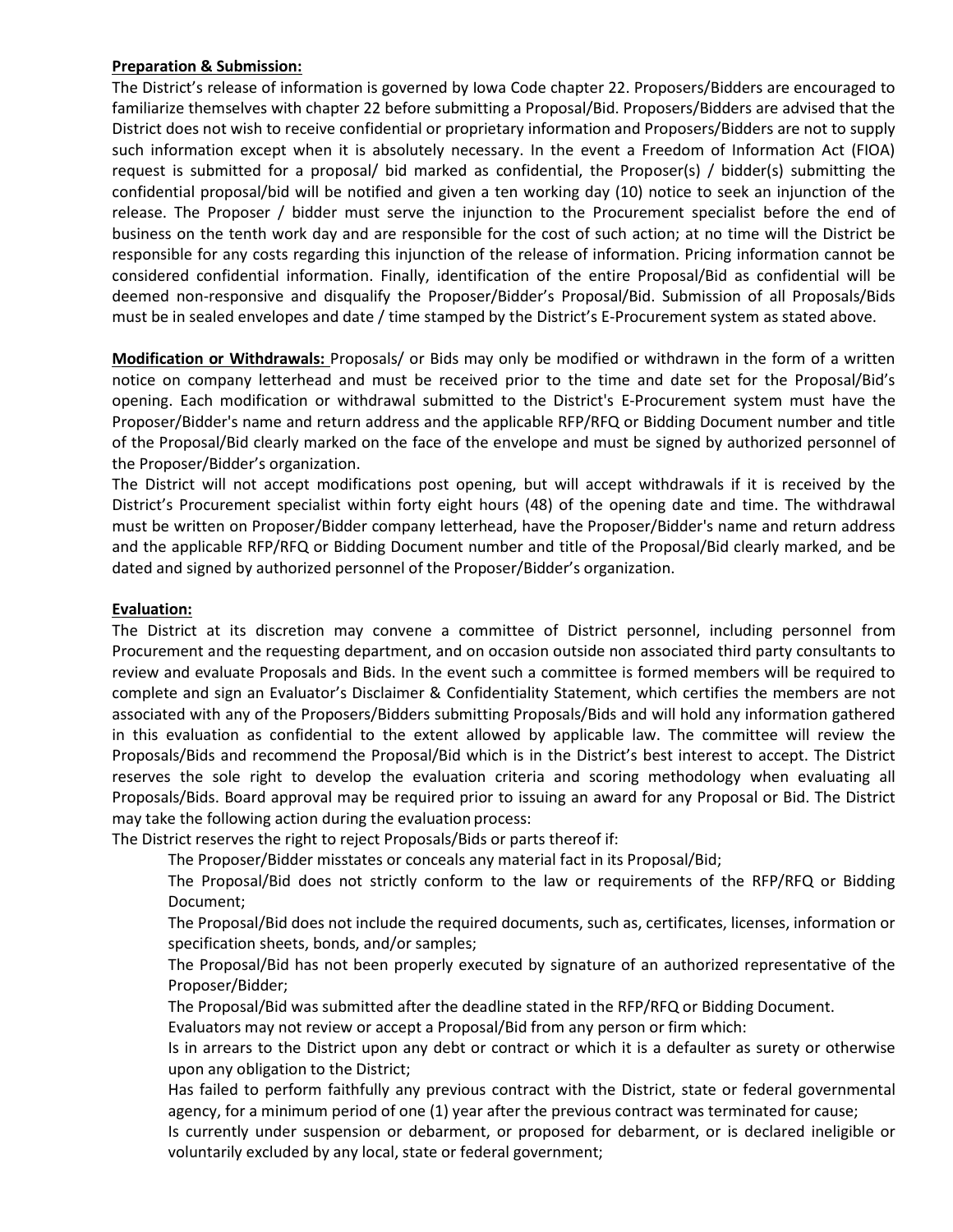#### **Evaluation:**

Has pending litigation against the District on the date and time of the Proposal/Bid being opened; has violated or will violate any applicable lobbying restrictions;

Would result in an impermissible conflict of interest;

Has engaged in collusion with respect to the Proposal/Bid.

By submission of a Proposal/Bid, the vendor certifies that none of the foregoing circumstances apply to it.

During the evaluation process the committee, or District personnel have the right to: Reject any and all Proposals or Bids submitted by Proposers/Bidders or parts thereof; Waive informalities or irregularities; Readvertise this solicitation; Postpone or cancel the process for the solicitation.

#### **Award:**

Normally Proposals and Bids exceed the departmental spend authority thereby requiring Board approval. As mentioned above evaluation of the Proposals/Bids will be the responsibility of District Administration and their recommendation will be presented to the Board for final approval. The District reserves the right to reject any and/or all Proposals or Bids or parts thereof, to waive informalities or irregularities, to negotiate modifications to any of the terms contained in a Proposal/Bid, and to enter into such contract or contracts as shall be deemed in the best interests of the District. The District is not required to award the contract to the lowest cost Proposal/Bid but rather to the Proposal/Bid that is in the District's best interest. The District reserves the right to award the contract to the Proposer/Bidder whose proposed good / supply or service is for an alternate good / supply or service which is different than the specified item if it is in the best interest of the District. The District may consider all factors other than price, such as location, character, reputation, experience, efficiency, facilities, resources, service, delivery date, and other relevant factors to select a Proposal/Bid that most closely conforms to the District's needs. The Board may give consideration to procuring goods / supplies and services from a locally owned business located within the school district which offers these goods /supplies and services if the cost and other considerations are relatively equal, as permitted by law. By virtue of statutory authority, a preference will be given to products and provisions grown and coal produced within the state of Iowa, as permitted by law. The District shall comply with laws regarding procurement from targeted small businesses and minority-owned and female-owned businesses, as well as, all federal requirements regarding geographic preferences. Award of contracts will be issued if adequate funding is available at the time of approval by the Board. When funding is not available, no award will be issued. In the event of an award being issued for a good / supply or service where funding was available at the time of the award but later became unavailable, the District reserves the right to terminate the contract and compensate the Contractor for product or services rendered to the point of the funding issue. (See Termination) The Contractor must be able to meet the insurance requirements as detailed in the Proposal / Bid Document. The Contractor must indemnify the District and assume all liability for any unauthorized disclosure of confidential information. The Contractor must indemnify the District and assume all liability for any act of omission or negligence, either active or passive, or violation of law during the performance of the work performed. Contractor agrees to indemnify and hold harmless the District and their agents and employees from and against all claims, damages, losses and expenses, including attorneys' fees, arising out of or resulting from a breach of cybersecurity or other cyber fraud incident affecting Contractor that results in the disclosure of the District's financial or other confidential information to any unauthorized person or misuse of the District's financial or other confidential information by any unauthorized person. This specific indemnification by Contractor is in addition to and not in lieu of other remedies which may be available to the District.

Awards may be predicated upon the financial ability, prior experience and the Contractor's ability to perform the service or delivery of the required good / supply. Awards will not be made to a Contractor who fails to submit such evidence or to a Contractor whose statements set forth such evidence and such evidence is found to be untrue. Any statement or declaration made by the Contractor which may be found to be untrue, will be sufficient cause for rejecting its Proposal/Bid and termination of award. The Board of Education will determine whether the evidence of ability to perform is satisfactory and will make awards only when such evidence is deemed satisfactory, and reserves the right to reject Proposals/Bids where evidence submitted is deemed unsatisfactory. The Contractor must be familiar with and obey all local, state, and federal laws and regulations. The Contractor may not assign, convey or transfer the contract or any rights or obligations thereunder without written consent from the District.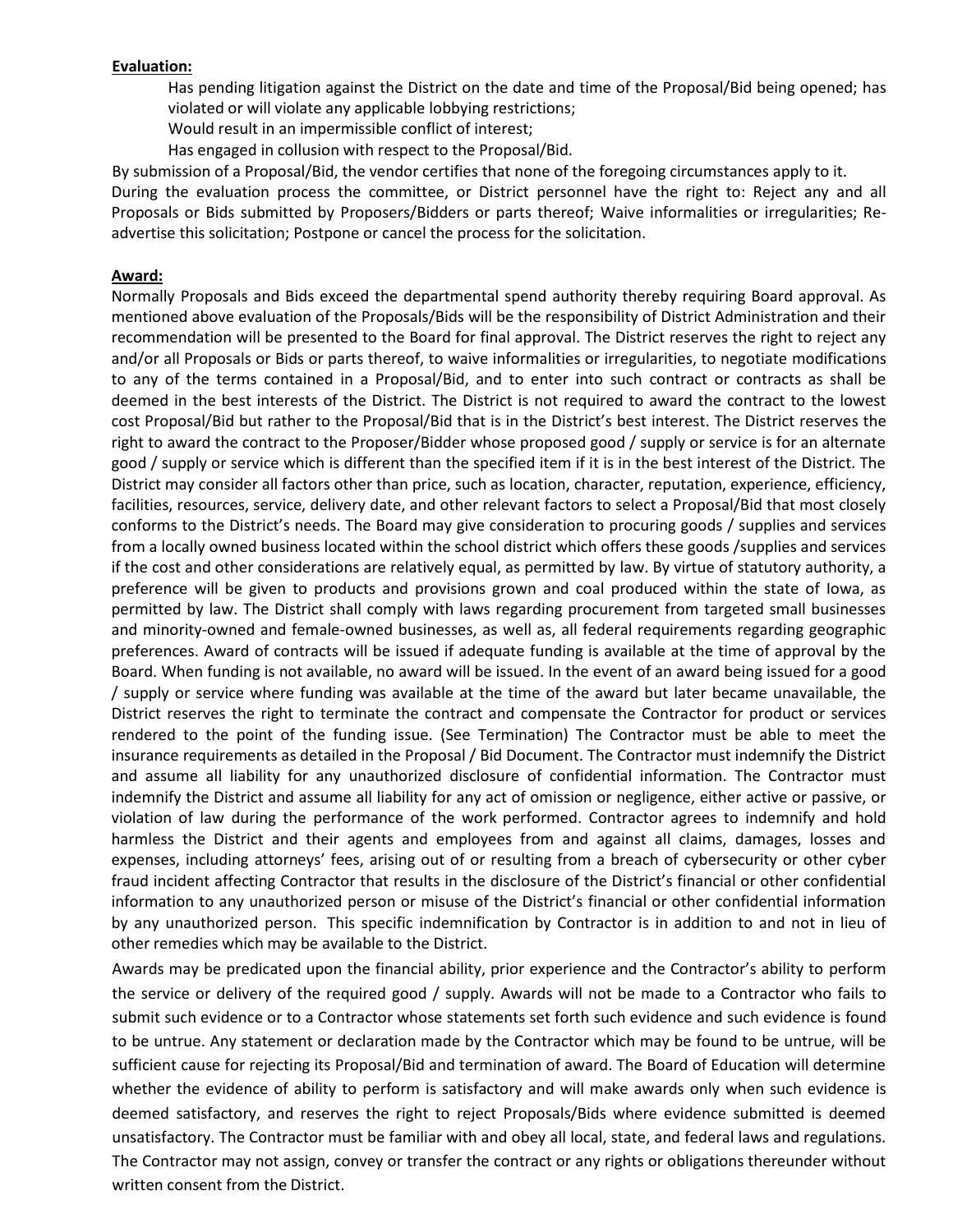## **Award:**

Contractor's employees shall at all times be considered employees of the Contractor under its sole direction and not an employee or agent of the District. The District may require the Contractor to remove an employee it deems careless, incompetent, insubordinate or otherwise objectionable and whose continued work under the contract is not in the best interest of the District. In accordance with the District's policy regarding tobacco and alcohol products and/or illegal drugs, no employee of the Contractor shall be permitted to use tobacco or possess, use, or be under the influence of alcohol or illegal drugs when performing work on District property or otherwise providing services to the District. The Contractor shall certify that all employees employed in support of the contract who have direct contact with students, which is defined to mean being in the presence of students during regular school hours or during school-sponsored activities, have not been convicted of (i) a felony; (ii) any offense involving the sexual molestation, physical or sexual abuse or rape of a child; or (iii) a crime of moral turpitude. The Contractor shall comply with all restrictions under Iowa law regarding persons on the sex offender registry, and shall certify that no person who has been convicted of a sex offense against a minor will perform any work for the District. The Contractor shall be responsible for conducting criminal, sexual registry, child abuse, and dependent adult abuse background checks on all personnel that it provides under the Contract, and shall not permit any individuals who do not meet the District's standards for background checks to perform any work for the District. The Contractor shall detail and communicate the names of subcontractors whenever they are used. The Contractor will be held responsible for the subcontractors employees in the same manner as if they were employed by the Contractor.

**Guarantees & Warranties:** Contractor expressly warrants that all the materials and articles covered by the specifications will be in exact accordance with such order, description and specification, and free from defects in material and/or workmanship, and merchantable. Such warranty shall survive delivery, and shall not be deemed waived either by reason of buyer's acceptance of said materials or articles or by payment for them. Any deviations from the order of specifications, or any other exceptions or alterations must be approved in writing by the District. Goods or supplies will be received and subject to the District' right of inspection and rejection. Defective supplies and goods / supplies or equipment not in accordance with the specifications will be held for Contractor's instruction at the Contractor's risk; and, if Contractor so directs, will be returned at their expense. If inspection discloses that part of the goods / supplies or equipment received is not in accordance with the District's specifications, the District shall have the right to cancel any unshipped portion of the order. Payment for goods/supplies or equipment prior to inspection shall not constitute acceptance thereof and is without prejudice to any and all claims that the District may have against the Contractor. The District may reject nonconforming goods / supplies or equipment. The District may not be required to accept replacements of substitutes or permit cure of defects in any goods / supplies or equipment rightfully rejected. Contractor expressly warrants that all the work to be performed and services to be provided under the Contract will be rendered using sound, professional practices and in a competent and professional manner by knowledgeable, trained, and qualified personnel. Contractor further represents and warrants that it is the owner of or otherwise has the right to use, distribute, and license or sublicense all materials and methodologies used in connection with providing the services and products which are the subject of the Contract, and that such materials and methodologies shall not infringe any copyright or other right of a third party.

## **Deliveries:**

The location of deliveries will be detailed on the RFP/RFQ or Bidding Document. Normally, deliveries are made to warehouse locations, however, in the event the delivery is to specific site(s) within the District then, the items must be placed at that point within the building as directed at the place of delivery. The weight, count, measure, et cetera, will be determined as received at the point of delivery. The Contractor will be required to furnish proof of delivery in every instance. Bulk materials are to be placed on skids or pallets.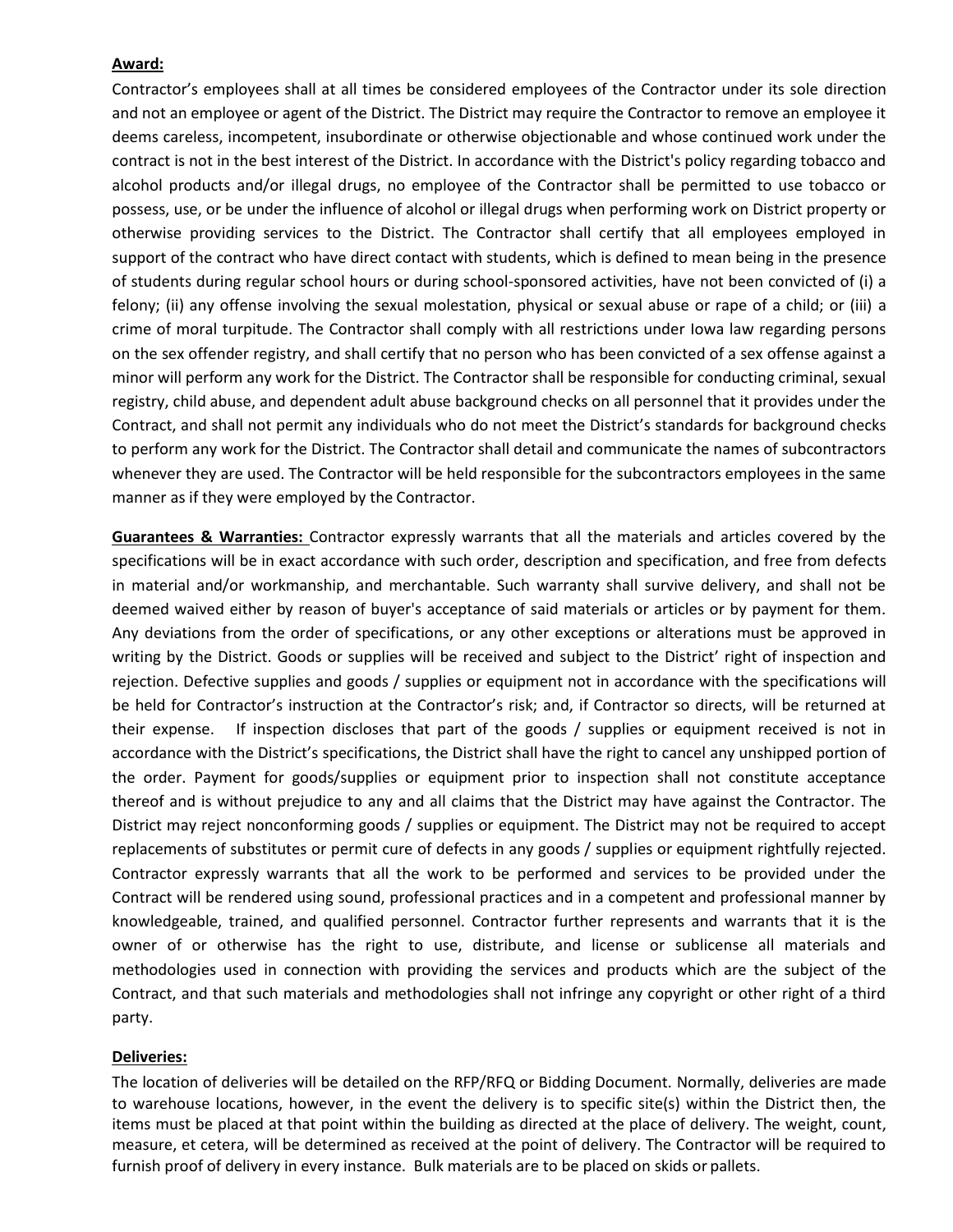## **Deliveries:**

Mixed loads of more than one item, color, size, etc. must be sorted or segregated on the skid or pallet and clearly marked. Contractors should advise their delivery services that the District will not provide help to unload goods / supplies. Deliveries to District warehouse shall be made between the hours of 8:00 A.M. and 3:30 P.M. on week days. Deliveries to places other than the warehouse shall be made between the hours of 8:00 A.M. and 3:30 P.M. on week days after appointments have been made with the individualsite.

All goods / supplies and equipment must be securely packed in uniform containers and delivered without damage or breakage in units as specified by the order or contract. **NIMAS (PUBLISHERS & DISTRIBUTORS OF PUBLISHED ITEMS):** By agreeing to deliver the materials marked with NIMAS on a purchase order, the publisher / distributor agree to prepare and submit, within 30days, a NIMAS file to the NIMAC that complies with the terms and procedures set forth by the NIMAC. Should the vendor be a distributor of the materials and not the publisher, the distributor agrees to immediately notify the publisher of its obligation to submit NIMAS file sets of the procured products to the NIMAC. The files will be used for the production of alternate formats as permitted under the law for students with print disabilities.

## **Payment:**

Contractor shall submit to the District all invoices promptly upon completion of the requirements for installation, delivery, and acceptance of the products and services required under the contract. Invoices shall not include any costs other than those identified in the executed District purchase order awarding the contract or any subsequent change orders issued by the Procurement specialist. All shipping costs are the Contractor's responsibility, except to the extent such charges are identified in the executed District purchase order or change orders. Contractor's invoices shall provide at a minimum:

Type and description of the product or service installed, delivered and accepted; Quantity delivered; Charge for each item

Extended total (unit costs x quantity)

The RFP/RFQ or Bidding Document number and / or the DMPS Purchase Order number

Payment terms offering a "prompt payment discount" of 20 days or greater will be considered in the evaluation of proposals. All other payment terms shall be net forty-five (45) calendar days. The Contractor shall extend any special educational or promotional sale prices or discounts immediately to the District during the term of the contract. Such notice shall also advise the duration of the specific sale or discount price. *The District reserves the right to pay all invoices using a procurement or virtual charge card.*

## **Termination or Cancellation:**

In order to protect the vested interests of the District, and to ensure the efficient utilization of dollars, Contractor shall comply with all contractual obligations contained in the District's General Terms and Conditions, any Special Terms and Conditions, District's RFP/RFQ or Bidding Document, Contractor's Proposal/Bid as accepted by the District, the resulting Contract, and The Scope of Services pertaining to the specific good /supply or service being procured. With respect to these obligations, the District will report any non-compliance issues to the Contractor for corrective action. Continued non- compliance by the Contractor shall be the District's justification for placing the contract on probation status or termination. In the event that the Contractor defaults on its contract or the contract is terminated for cause due to performance, the District reserves the right to reprocure the goods / supplies or services from the next lowest Proposer/Bidder or from other sources during the remaining term of the terminated/defaulted contract. In the case of termination, costs shall be prorated to the date of termination. With the mutual agreement of both the Contractor and the District, upon receipt and acceptance of not less than thirty days written notice, the contract may be terminated on an agreed date before the end of the contract without penalties to either party. Either party may terminate the contract because of the failure of the other party to carry out the provisions of the contract. In such case, the non-breaching party shall give thirty days' notice of the breach to the breaching party and if after notice the breaching party fails to remedy the breach, the contract may be terminated by the non-breaching party. In the event of the filing of a Petition in Bankruptcy by or against the Contractor or an assignment is made for the benefit of its creditors, the District shall have the right to terminate the contract by providing fifteen days' notice of its intentions to terminate. If funds anticipated for the products or services become unavailable for any reason, the District shall have the right to terminate the contract without penalty by giving not less than 10 days written notice documenting the lack of funding. Finally, the District may terminate the contract at any time for any reason 30 calendar days' notice if it is deemed in the best interest of the District.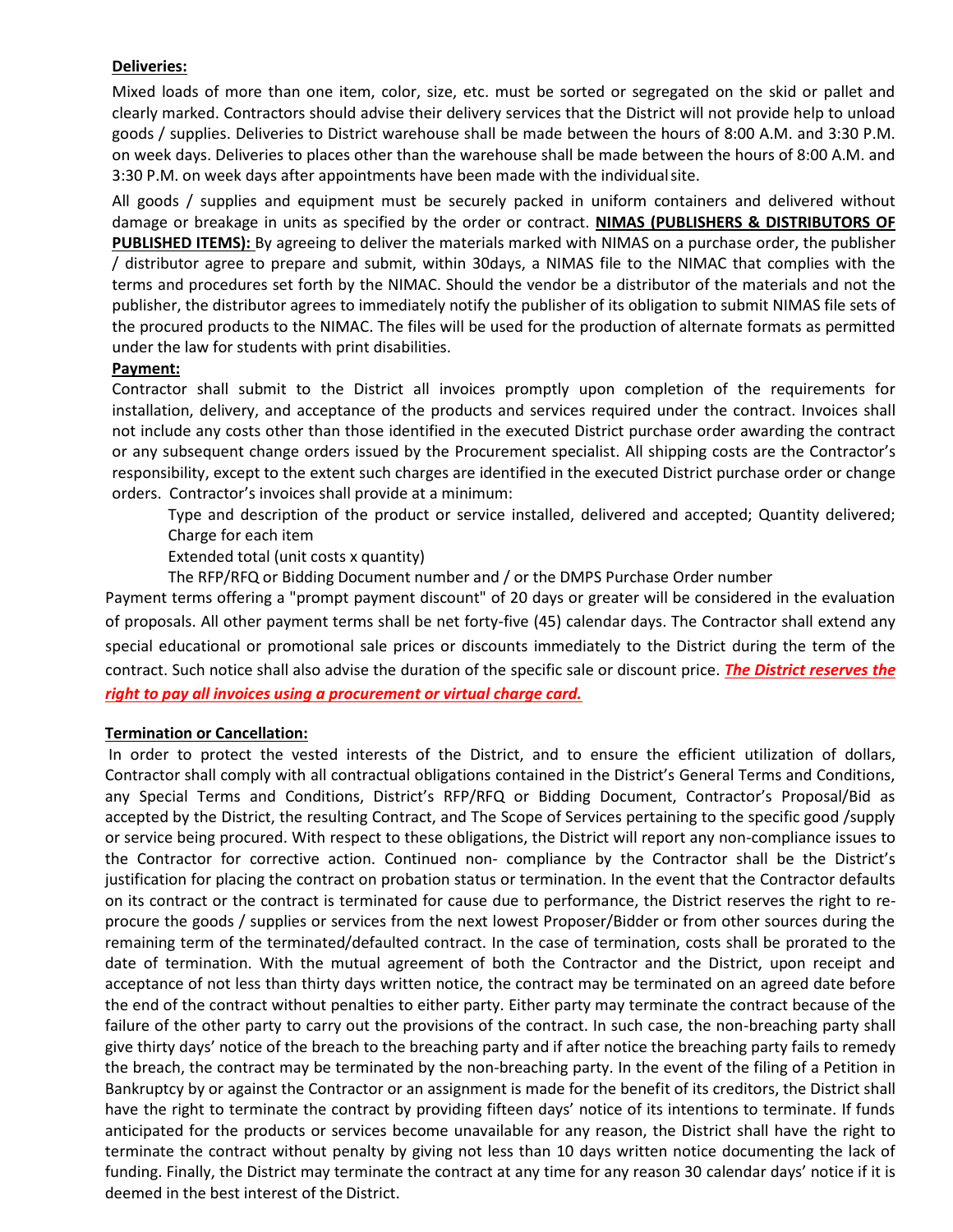## **Severability:**

If for any reason, any provision hereof shall be determined to be invalid or unenforceable, the validity and effect of the other provisions hereof shall not be affected thereby.

## **Governing Laws:**

All RFPs/RFQs or Bidding Documents, contracts, purchase orders or agreements shall be construed according to laws of Polk county Iowa. Chapter 722 of the Code of Iowa provides that it is a felony to offer, promise or give anything of value or benefit to a person serving in a public capacity with intent to influence that person's acts, votes, opinions, judgment or exercise of discretion with respect to the person's duties. Section 68B.22 governs the offering, solicitation, and acceptance of gifts by public officials. The laws of Iowa require that at the conclusion of the Proposal/Bid opening the contents of the Proposals/Bids be placed in the public domain and be open for inspection by interested parties. The District will treat all information submitted by a Proposer/Bidder as public information, unless marked as confidential. Only trade secrets or proprietary information that are recognized as such and are protected by law, or other information deemed confidential under the law, may be marked as confidential. The District's release of information is governed by Iowa Code chapter 22. Proposers/Bidders are encouraged to familiarize themselves with chapter 22 before submitting a Proposal/Bid. P r o p o s e r s / Bidders are advised that the District does not wish to receive confidential or proprietary information and Proposers/Bidders are not to supply such information except when it is absolutely necessary. Pricing information cannot be considered confidential information. Finally, identification of the entire Proposal/Bid as confidential will be deemed non-responsive and disqualify the Proposer/Bidder's Proposal/Bid. Any litigation arising under the solicitation documents or any resulting Contract will be initiated and maintained only in the appropriate federal or state court for Polk County, Iowa.

## **District's Non-Discrimination Policy:**

It is the policy of the Des Moines Community School District not to illegally discriminate on the basis of race, color, national origin, sex, disability, religion, creed, age (for employment), marital status (for programs), sexual orientation, gender identity and socioeconomic status (for programs) in its educational programs and its employment practices. There is a grievance procedure for processing complaints of discrimination. If you believe you have (or your child has) been discriminated against or treated unjustly at school, please contact the Chief of Human Resources at 2100 Fleur Drive Des Moines, IA 50321, 515-242-7662

## **Disposition of Information:**

All Proposals/Bids become the property of the District and shall not be returned to the Proposer/Bidder at the conclusion of the selection process; the contents of all Proposals/Bids will be in the public domain and be open to inspection by interested parties subject to exceptions provided in Iowa Code Chapter 22 or other applicable laws.

## **Audit or Examination of Information:**

Contractor agrees that any authorized District representatives, authorized auditor, the Office of Auditor of State and where federal funds are involved, the Comptroller of the United States or a representative of the United States Government, shall have access to and a right to examine, audit, excerpt, and transcribe any directly pertinent books, documents, papers, and records of the Contractor relating to the orders, invoices, or payment of the contract. Contractor shall retain all such records for at least three years or for such longer period of time as required by law.